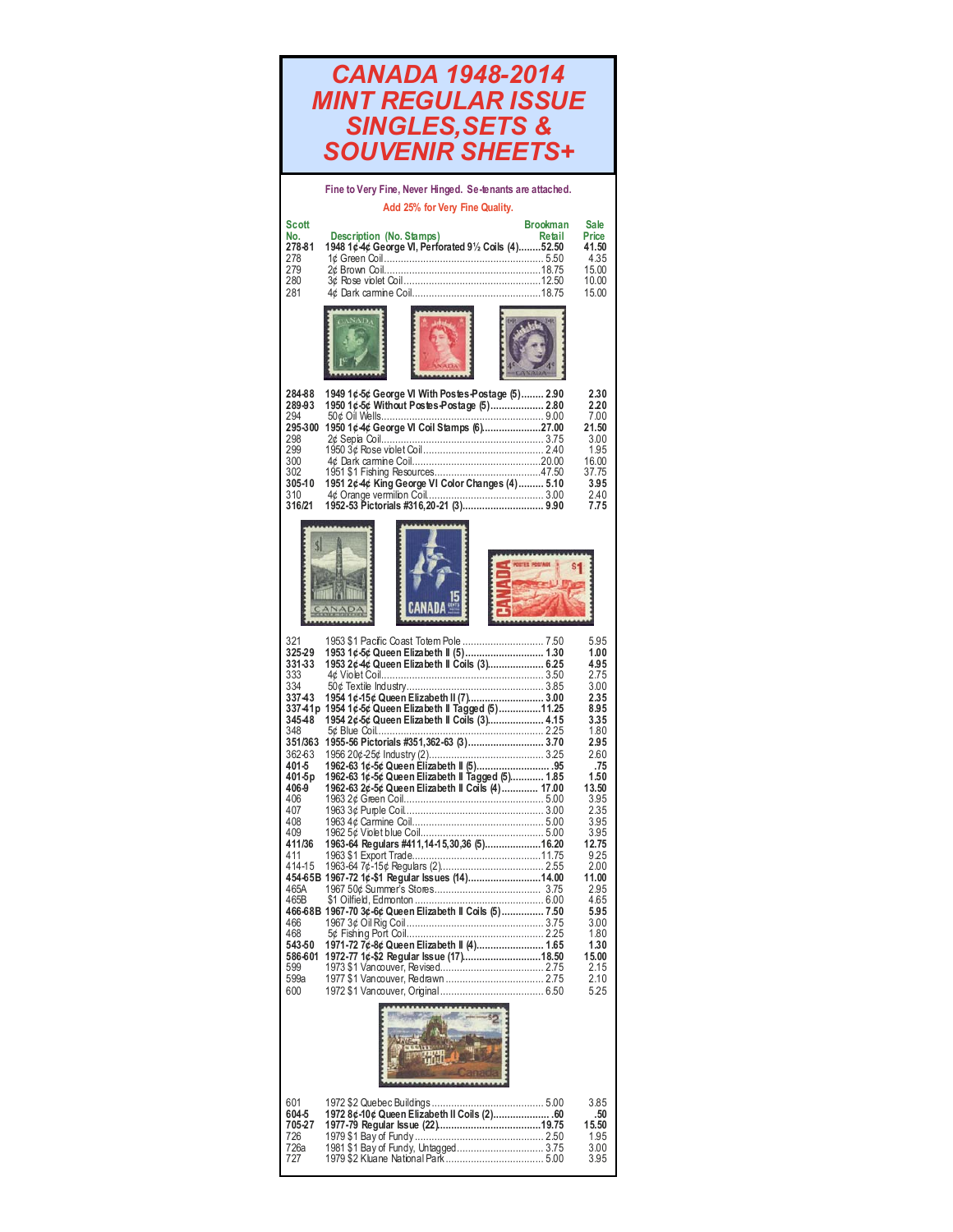| <b>PAGE 2</b>                                                                                                                                                                                                                                                                                                                                                                                                                                                                                                                                                                                                                                                                                                                                                                                                                                       |                                  |                                                                                                                                                                                                                                                                  |  |
|-----------------------------------------------------------------------------------------------------------------------------------------------------------------------------------------------------------------------------------------------------------------------------------------------------------------------------------------------------------------------------------------------------------------------------------------------------------------------------------------------------------------------------------------------------------------------------------------------------------------------------------------------------------------------------------------------------------------------------------------------------------------------------------------------------------------------------------------------------|----------------------------------|------------------------------------------------------------------------------------------------------------------------------------------------------------------------------------------------------------------------------------------------------------------|--|
| <b>Scott</b><br>Description (No. Stamps)<br>No.<br>729-30                                                                                                                                                                                                                                                                                                                                                                                                                                                                                                                                                                                                                                                                                                                                                                                           | <b>Brookman</b><br><b>Retail</b> | Sale<br>Price<br>.55                                                                                                                                                                                                                                             |  |
|                                                                                                                                                                                                                                                                                                                                                                                                                                                                                                                                                                                                                                                                                                                                                                                                                                                     |                                  |                                                                                                                                                                                                                                                                  |  |
| 781-92<br>1977-83 1¢-32¢ Floral Regular Issues (11)  3.65<br>907-8<br>1982-89 1¢-\$5 Regular Issue (23)36.50<br>917-37<br>926A<br>934<br>935<br>936<br>937<br>1982-87 1¢-36¢ Booklet Singles (11) 6.50<br>938-48<br>950-53<br>1986-87 25¢ \$5 Regular Issue (5)16.25<br>1080-84<br>1084<br>1987-91 1¢-\$5 Regular Issue (30)47.50<br>1155-83<br>1171a<br>1989 44¢ Walrus, Booklet Single  3.00<br>1172f<br>1990 45¢ Pronghom, Booklet Single  3.00<br>1176<br>1989 76¢ Grizzly Bear, Booklet Single 3.50<br>1178a<br>1179<br>1990 78¢ Beluga Whale, Booklet Single  3.50<br>1179c<br>1180<br>1180a                                                                                                                                                                                                                                                  |                                  | 2.85<br>2.10<br>29.00<br>3.00<br>1.80<br>3.15<br>3.50<br>9.00<br>5.25<br>2.70<br>13.00<br>9.25<br>37.50<br>2.40<br>2.40<br>2.80<br>2.80<br>2.00<br>2.80<br>1.60<br>2.80                                                                                          |  |
| <b>CANADA</b><br><b>CARADE</b><br>п.<br>я<br>D<br>я<br>H<br>₩                                                                                                                                                                                                                                                                                                                                                                                                                                                                                                                                                                                                                                                                                                                                                                                       |                                  |                                                                                                                                                                                                                                                                  |  |
| 1181<br>1182<br>1183<br>1988-90 1¢-40¢ Booklet Singles (7) 5.75<br>1184-90<br>1191-93 1989-91 38¢-40¢ Flag, Self-Adhesives (3) 4.50<br>1194-94C 1988-00 37¢-40¢ Coil Stamps (4) 3.95                                                                                                                                                                                                                                                                                                                                                                                                                                                                                                                                                                                                                                                                |                                  | 1.85<br>3.75<br>9.75<br>4.65<br>3.50<br>3.25<br>2.00                                                                                                                                                                                                             |  |
|                                                                                                                                                                                                                                                                                                                                                                                                                                                                                                                                                                                                                                                                                                                                                                                                                                                     |                                  |                                                                                                                                                                                                                                                                  |  |
| 1349-78<br>1992 49¢ Delicious Apple, Booklet Single  3.25<br>1364a<br>1994 50¢ Snow Apple Tree, Booklet Single 3.50<br>1365b<br>1995 52¢ Snow Apple Perforated 141/2x14  2.65<br>1366b<br>1371<br>1991 84¢ Stanley Plum, Booklet Single 2.65<br>1371a<br>1372<br>1992 86¢ Bartlett Pear, Booklet Single 3.50<br>1372a<br>1373<br>1373b<br>1995 88¢ Westcot Apricot, Booklet Single 5.00<br>1374<br>1995 90¢ Elberta Peach, Booklet Single  4.50<br>1374b<br>1375<br>1375b<br>1376<br>1994 \$2 Truro Normal School, Reprint 4.75<br>1376c<br>1378<br>1378a<br>1388-89<br>1394-96<br>1994 43¢ Greetings, Self-adhesive Singles (2)  2.20<br>1507-8<br>1568-69<br>1600-1<br>1997-2005 1¢-\$8 Regular Issue (22)58.50<br>1673-94<br>1686<br>1687<br>1688-89<br>1689b<br>1690<br>1691-92<br>\$2 Horse & Falcon Souvenir Sheet of 219.50<br>1692b<br>1693 |                                  | 37.JU<br>2.65<br>2.75<br>2.10<br>1.60<br>2.10<br>1.95<br>2.75<br>1.65<br>4.00<br>1.80<br>3.65<br>1.85<br>1.90<br>3.75<br>3.85<br>9.75<br>20.75<br>2.80<br>2.50<br>1.75<br>2.25<br>3.00<br>46.75<br>1.80<br>1.90<br>3.75<br>7.50<br>3.75<br>7.75<br>15.50<br>9.75 |  |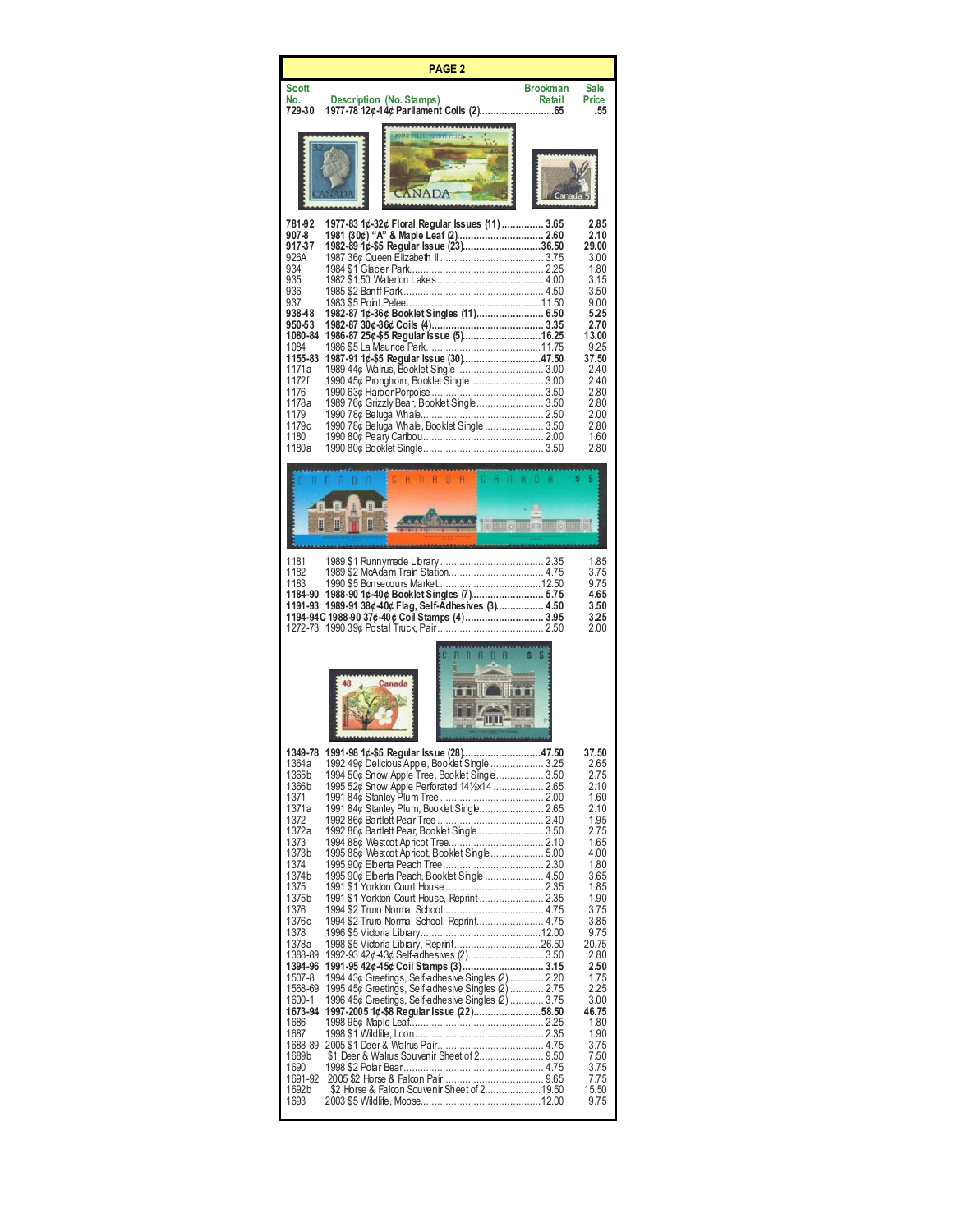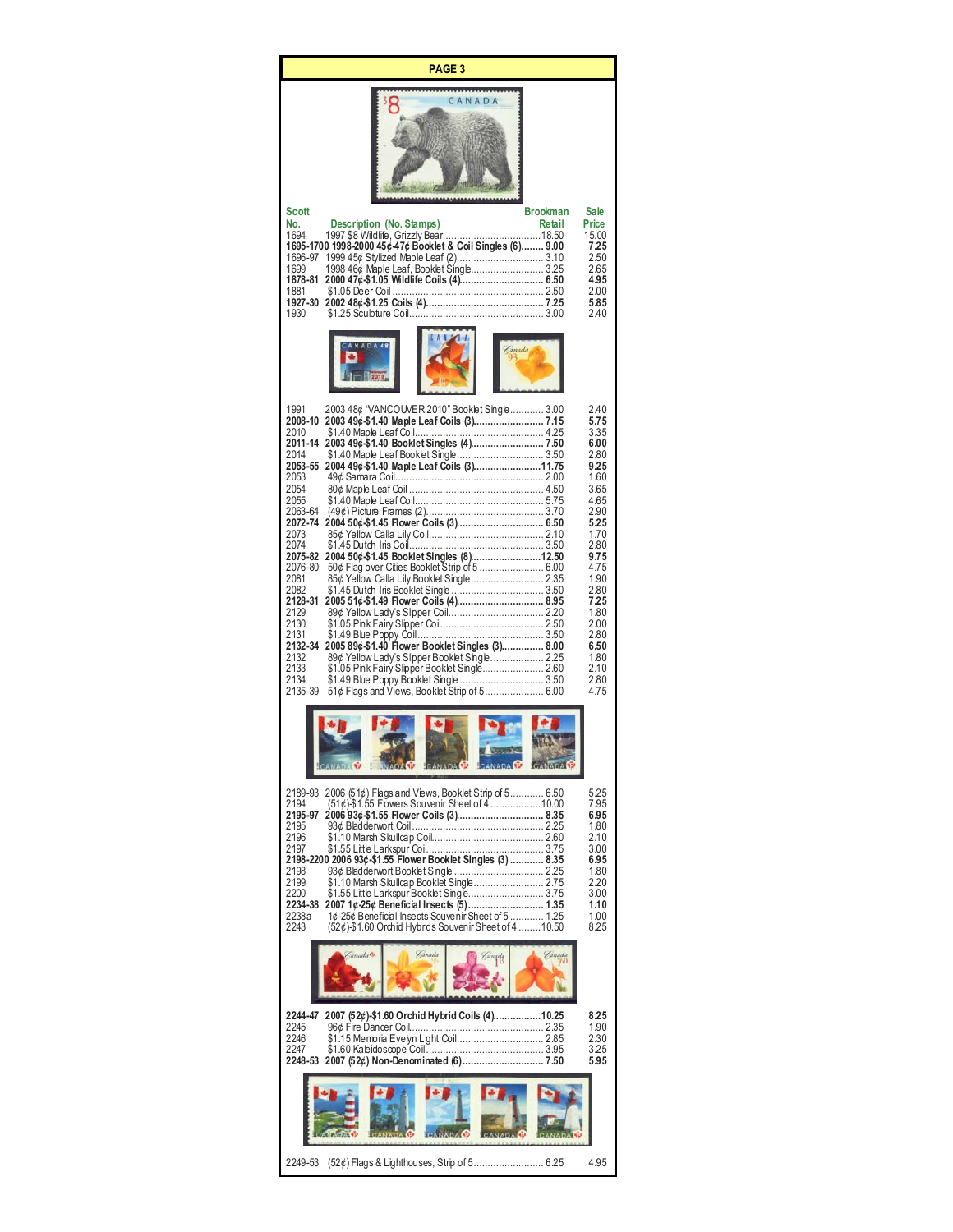